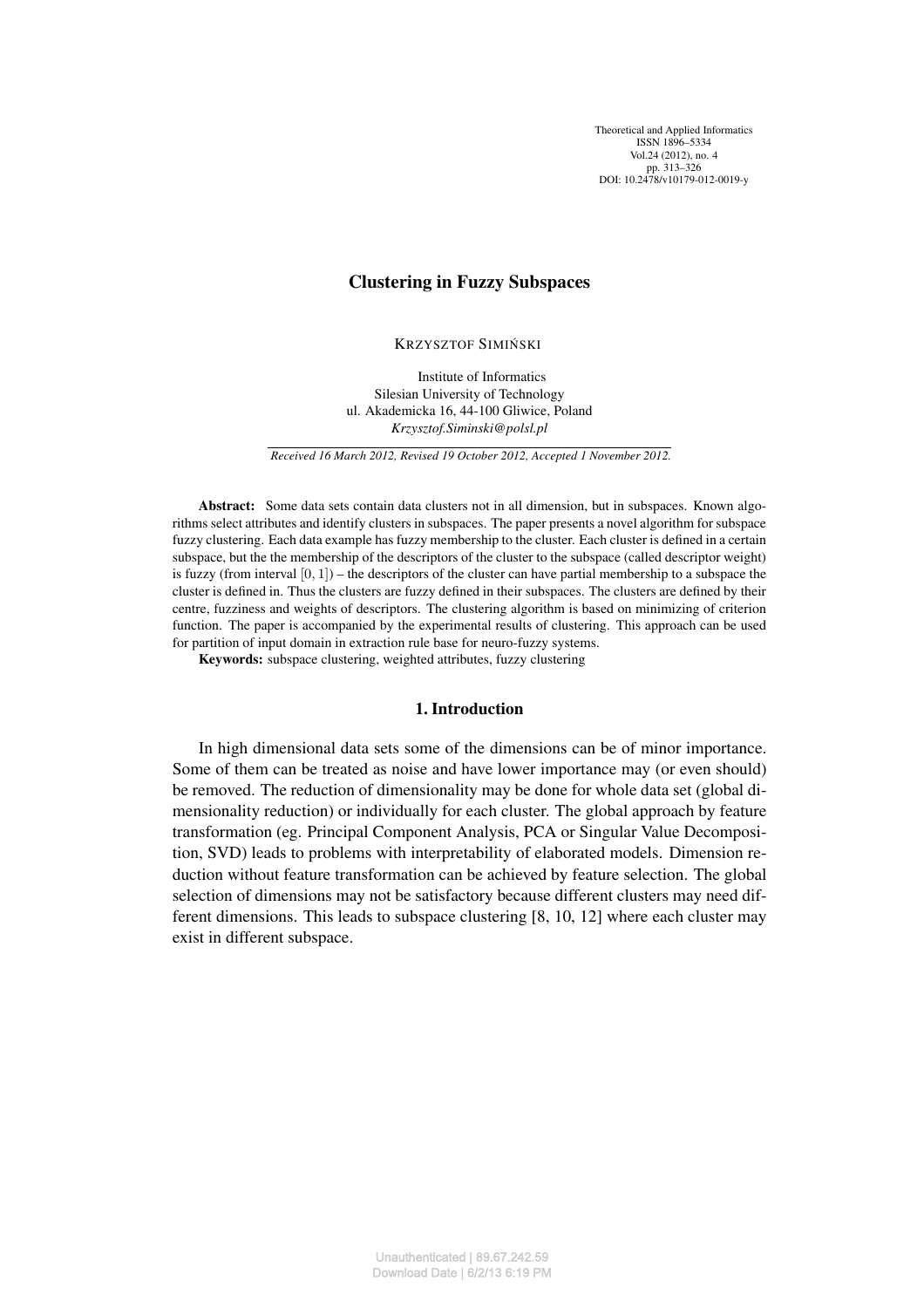There are two essential ways of subspace clustering: bottom-up and top-down [12]. The first approach splits the clustering space with a grid and analyses the density of data examples in each grid cell extracting the relevant dimensions (eg. CLIQUE [3], ENCLUS [5], MAFIA [11]). The latter (top-down) approach starts with full dimensional clusters and tries to throw away the descriptors (dimensions) of minor importance (eg. PROCLUS [1], ORCLUS [2],  $\delta$ -Clusters [15], FSC [10, 9]). In the algorithms mentioned above the descriptor is valid or is not valid in a certain cluster what means that the weight of the descriptor in each cluster is 0 or 1. Our paper describes the modification of the FCM (fuzzy c-means) clustering algorithm [7] where the weights of descriptors are the values from the interval  $[0, 1]$ , so the descriptor can have partial membership to the subspace and the subspaces are defined in a fuzzy way in the input domain. This means that the descriptors can have partial importance in the subspace. This approach creates weighted dimension subspaces – such a partition of the domain can be used to create rules for the neuro-fuzzy system where the attributes can have various weight (importance) in different rules. The described algorithm is thought to be used in neurofuzzy systems that apply the clustering for input domain partition.

In the paper the empty uppercase characters  $(\mathbb{T})$  are used to denote the sets, upper case italics  $(T)$  – the cardinality of sets, lower case bolds  $(T)$  – vectors, upper case bolds  $(t)$  – matrices, lower case italics  $(t)$  – scalars and set elements. The symbols used in the paper are listed in Tab. 1.

| $\mathbb C$      | set of clusters                                               |
|------------------|---------------------------------------------------------------|
| C                | number of clusters, $C =   C  $                               |
| $\mathfrak{c}$   | cluster, $c \in \mathbb{C}$                                   |
| Ж                | set of tuples, data examples                                  |
| $\boldsymbol{X}$ | number of tuples, $X =   \mathbb{X}  $                        |
| X                | tuple, data example, $x \in \mathbb{X}$                       |
| $X_i$            | $i$ -th tuple                                                 |
| $\boldsymbol{x}$ | descriptor of a tuple, $x = [x_1, \dots, x_A]^T$              |
| A                | set of attributes                                             |
| $\boldsymbol{A}$ | number of attributes in a tuple, $A =   A  $                  |
| $\boldsymbol{a}$ | attribute, $a \in A$                                          |
| $\mu$            | partition matrix, membership matrix                           |
| $\mu_{ci}$       | membership value of the <i>i</i> -th tuple to $c$ -th cluster |
| $d_{ci}$         | distance between c-th cluster's centre and $j$ -th tuple      |
| $V_c$            | centre of $c$ -th cluster                                     |
| $v_{ca}$         | value of $a$ -th attribute of $c$ -th cluster's centre        |
| $S_{C}$          | fuzziness of $c$ -th cluster                                  |
| $s_{ca}$         | fuzziness of $a$ -th attribute of $c$ -th cluster             |
| $Z_c$            | weights of descriptors in $c$ -th cluster                     |
| $z_{ca}$         | weight of $a$ -th attribute of $c$ -th cluster                |
| f                | the fuzzification parameter                                   |
|                  |                                                               |

Tab 1. Symbols used in the papers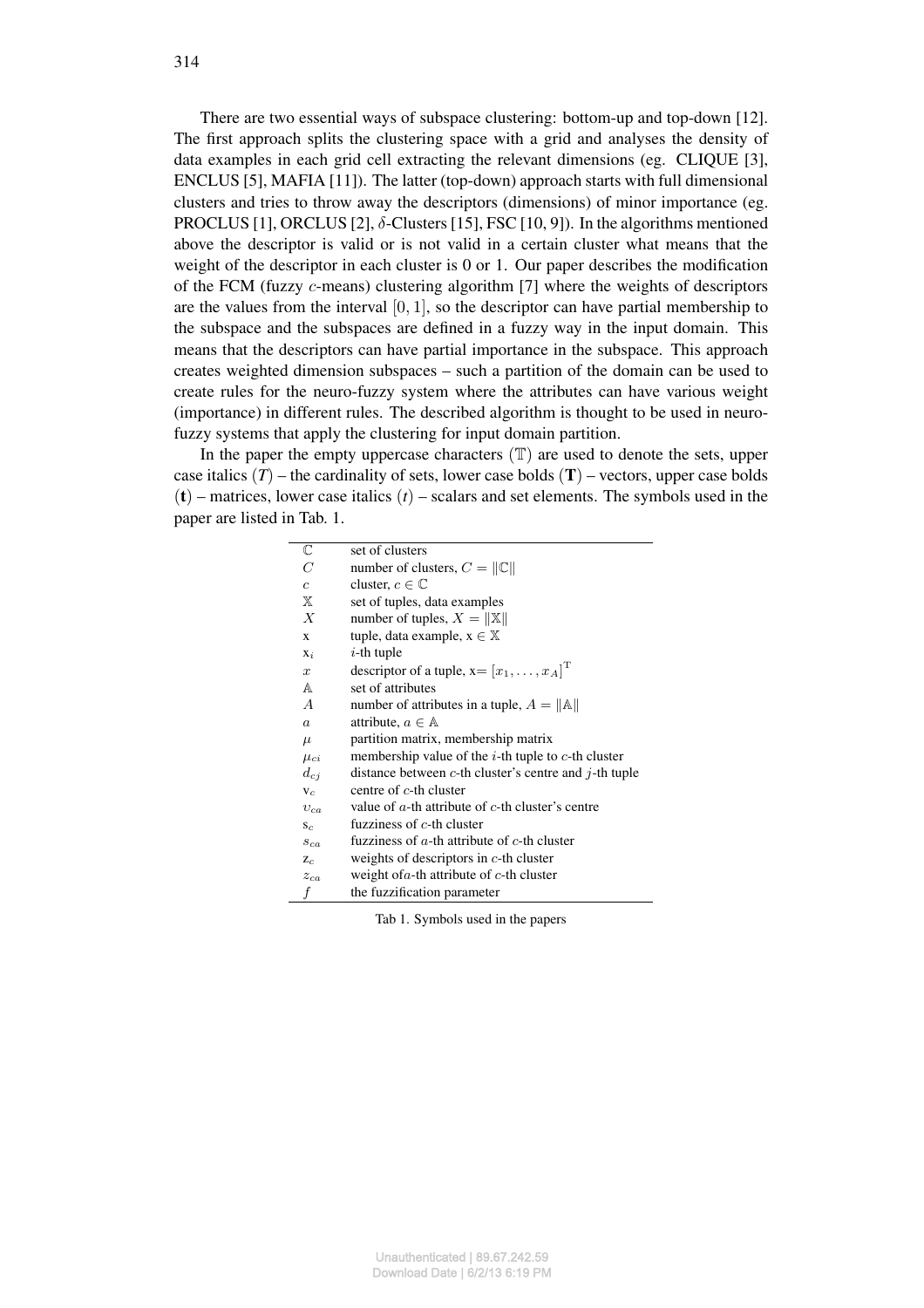# 2. Clustering with weighted attributes

Our clustering method is based on minimising the criterion function J

$$
J = \sum_{c=1}^{C} \sum_{i=1}^{X} \mu_{ci}^{m} \sum_{a=1}^{A} z_{ca}^{f} (x_{ia} - v_{ca})^{2}.
$$
 (1)

where m and  $f \neq 1$  (the case of  $f = 1$  is discussed on page 6) are parameters,  $\mu$  stands for cluster membership matrix ( $\mu_{cx}$  denotes the membership of the x data tuple to the cth cluster),  $\mathbf{Z}$  – matrix with attributes' weights ( $z_{ca}$  denotes the weight of the *ath* attribute (dimension) in the cth cluster) and  $v$  is centre of cluster defined as

$$
\mathbf{v}_c = \frac{\sum_{i=1}^X \mu_{ci} \mathbf{x}_i}{\sum_{i=1}^X \mu_{ci}}.
$$
 (2)

Two constraints are put on dimension weights  $Z$  and partition matrix  $\mu$ . These are:

1. The sum of dimension weights  $z$  for all dimensions  $A$  in each cluster  $c$  is equal to one:

$$
\forall c \in [1, C] : \sum_{a=1}^{A} z_{ca} = 1.
$$
 (3)

2. The sum of membership values to all clusters for each data tuple is one:

$$
\forall i \in [1, X] : \sum_{c=1}^{C} \mu_{ci} = 1.
$$
 (4)

The criterion function  $J$  (formula 1) is minimised with Lagrange multipliers. The Lagrange function can be expressed as follows:

$$
L(\mu, \lambda_1, \lambda_2) = \sum_{c=1}^{C} \sum_{k=1}^{X} \mu_{ck}^m \sum_{n=1}^{A} z_{cn}^f (x_{kn} - v_{cn}^2 + \lambda_1 \left[ \sum_{n=1}^{A} z_{cn} - 1 \right] - \lambda_2 \left[ \sum_{c=1}^{C} \mu_{ck} - 1 \right].
$$
\n(5)

The derivatives are equal to zero:

$$
\frac{\partial L}{\partial \mu_{ck}} = m\mu_{ck}^{m-1} \left( \sum_{a=1}^{A} zca^f (x_{ka} - v_{ca})^2 \right) - \lambda_2 = 0,\tag{6}
$$

$$
\frac{\partial L}{\partial z_{ca}} = \sum_{i=1}^{X} \mu_{ci}^{m} f z_{ca}^{f-1} (x_{ia} - v_{ca})^{2} - \lambda_{1} = 0.
$$
 (7)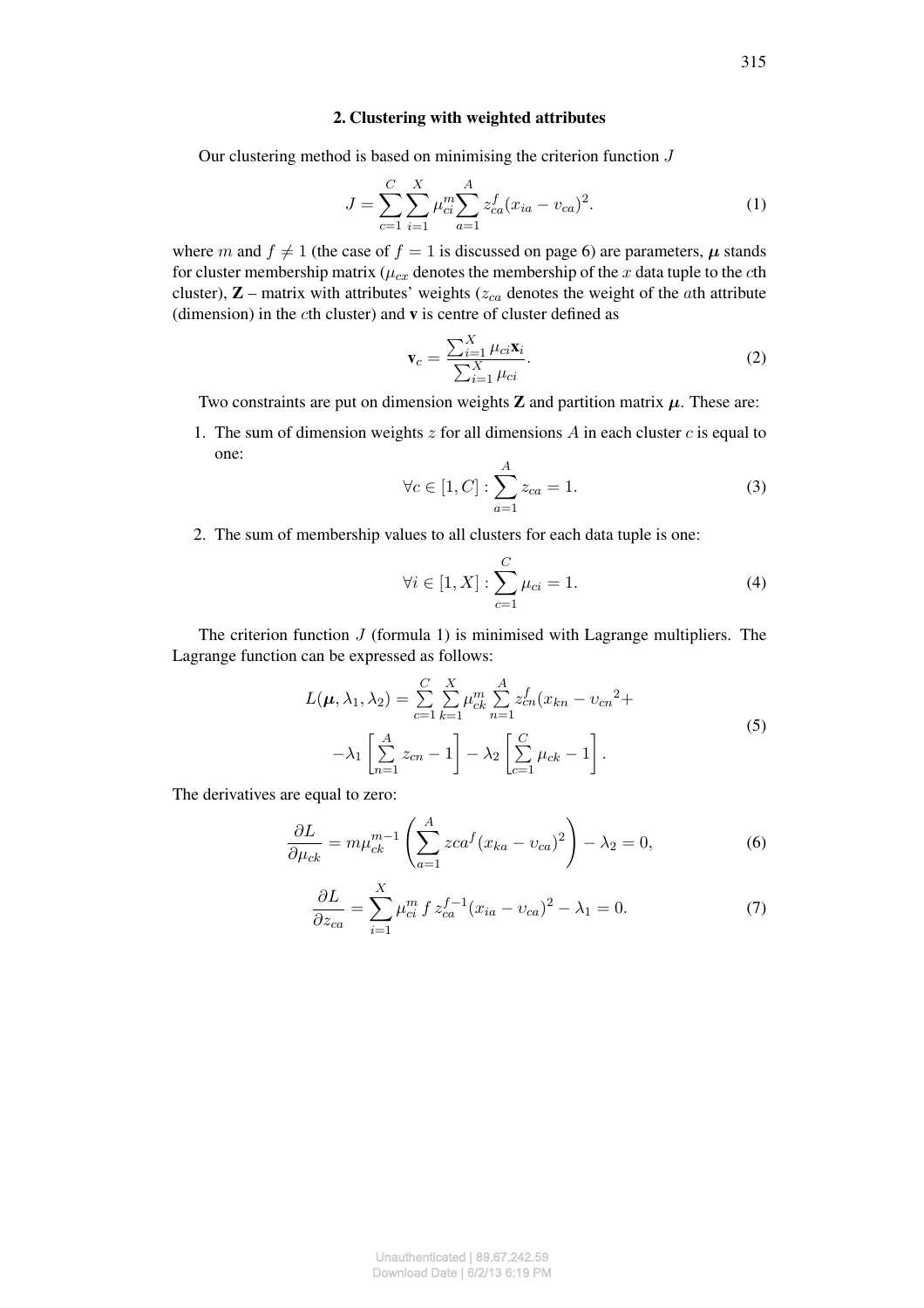Transforming Eq. 6 we get:

$$
\mu_{ck} = \left(\frac{\lambda_2}{m}\right)^{\frac{1}{m-1}} \left(\sum_{a=1}^A z_{ca}^f (x_{ka} - v_{ca})^2\right)^{\frac{1}{1-m}}.
$$
\n(8)

Substituting 8 into 4:

$$
1 = \left(\frac{\lambda_2}{m}\right)^{\frac{1}{m-1}} \sum_{c=1}^{C} \left(\sum_{a=1}^{A} z_{ca}^f (x_{ka} - v_{ca})^2\right)^{\frac{1}{1-m}}
$$
(9)

and finally dividing Eq. 8 by Eq. 9:

$$
\mu_{ck} = \frac{\left(\sum_{a=1}^{A} z_{ca}^f (x_{ka} - v_{ca})^2\right)^{\frac{1}{1-m}}}{\sum_{j=1}^{C} \left(\sum_{a=1}^{A} z_{ja}^f (x_{ka} - v_{ja})^2\right)^{\frac{1}{1-m}}}.
$$
\n(10)

Now the dimension weights are to be calculated. Transformation of Eq. 7:

$$
\sum_{k=1}^{X} \mu_{ik}^{m} z_{ia}^{f-1} (x_{ka} - v_{ia})^{2} = \frac{\lambda_{1}}{f},
$$
  

$$
z_{ia}^{f-1} \sum_{k=1}^{X} \mu_{ik}^{m} (x_{ka} - v_{ia})^{2} = \frac{\lambda_{1}}{f}.
$$

Further:

$$
z_{ia}^{f-1} = \frac{\frac{\lambda_1}{f}}{\sum_{k=1}^{X} \mu_{ik}^m (x_{ka} - v_{ia})^2},
$$

$$
z_{ia} = \left(\frac{\frac{\lambda_1}{f}}{\sum_{k=1}^{X} \mu_{ik}^m (x_{ka} - v_{ia})^2}\right)^{\frac{1}{f-1}},
$$

$$
z_{ia} = \left(\frac{\lambda_1}{f}\right)^{\frac{1}{f-1}} \left(\frac{1}{\sum_{k=1}^{X} \mu_{ik}^m (x_{ka} - v_{ia})^2}\right)^{\frac{1}{f-1}}.
$$
(11)

Substituting Eq. 11 to Eq. 3:

$$
1 = \left(\frac{\lambda_1}{f}\right)^{\frac{1}{f-1}} \sum_{n=1}^{A} \left(\frac{1}{\sum_{k=1}^{X} \mu_{ik}^m (x_{ka} - v_{ia})^2}\right)^{\frac{1}{f-1}}
$$
(12)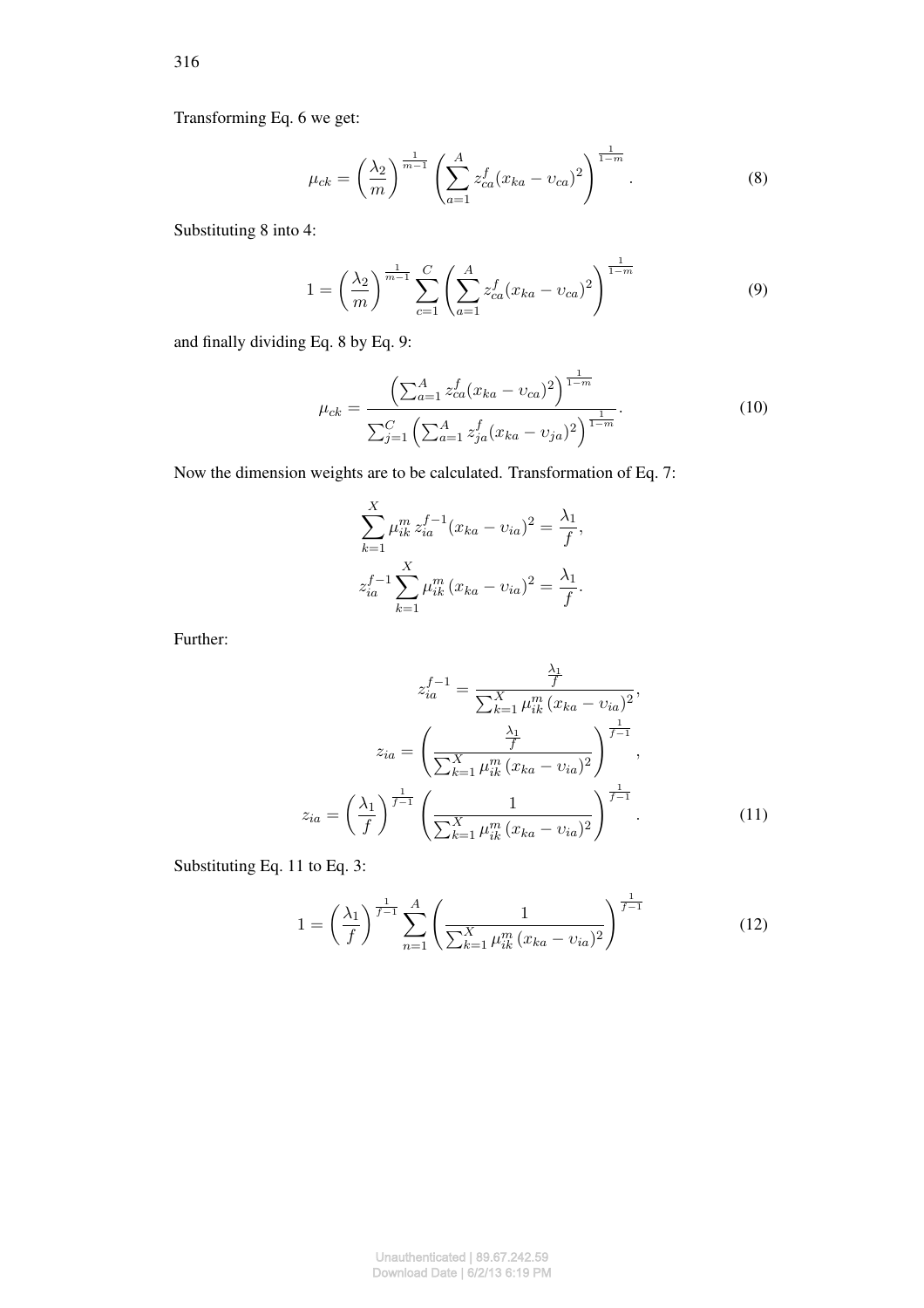and dividing Eq. 11 by Eq. 12 we get:

$$
z_{ia} = \frac{\left(\frac{1}{\sum_{k=1}^{X} \mu_{ik}^{m} (x_{ka} - v_{ia})^{2}}\right)^{\frac{1}{f-1}}}{\sum_{n=1}^{A} \left(\frac{1}{\sum_{k=1}^{X} \mu_{ik}^{m} (x_{kn} - v_{in})^{2}}\right)^{\frac{1}{f-1}}}
$$
(13)

or

$$
z_{ia} = \frac{\left(\sum_{k=1}^{X} \mu_{ik}^{m} (x_{ka} - v_{ia})^{2}\right)^{\frac{1}{1-f}}}{\sum_{n=1}^{A} \left(\sum_{k=1}^{X} \mu_{ik}^{m} (x_{kn} - v_{in})^{2}\right)^{\frac{1}{1-f}}}.
$$
(14)

These values have to be converted into premises' parameters v and s. The centre v of *i*th cluster is calculated with formula 2. The fuzzification parameter  $s_i$  is calculated with formula 6:

$$
\mathbf{s}_{i} = \sqrt{\frac{\sum_{k=1}^{X} \mu_{ik}^{m} (\mathbf{x}_{k} - \mathbf{v}_{i})^{2}}{\sum_{k=1}^{X} \mu_{ik}^{m}}}. \tag{15}
$$

**Input:**  $X$  – array of tuples **Input:**  $MaxIter$  – maximal number of iterations **Input:**  $C$  – number of clusters **Output:**  $V = [v_1, \dots, v_C]$  – centres of clusters **Output:**  $S = [s_1, ..., s_C]$  – fuzziness of clusters **Output:**  $\mathbf{Z} = [\mathbf{z}_1, \dots, \mathbf{z}_C]$  – weights of descriptors for each cluster // random initialisation of ... initialisation  $\mu$ ; //... membership values initialisation Z:  $\mathcal{U}$ ... attribute weights NumberOfIter  $\leftarrow 0$ ; // number of iterations while  $NumberOffice <$  MaxIter do  $\mathcal{N}$ *Eq.* 10 update  $\mu$ ;  $\mathcal{W}$  Eq. 14 update  $\mathbf{Z}$ ;  $V \leftarrow$  calculateCentres;  $I/Eq.2$  $NumberOffice < \leftarrow NumberOffice + 1;$ end of while  $\mathcal{W}$  Eq. 15  $S \leftarrow$  calculate Fuzziness; return;

Fig. 1. Clustering with attribute weights

Alternating application of formulae 2, 10 and 14 leads to algorithm presented in Fig. 1.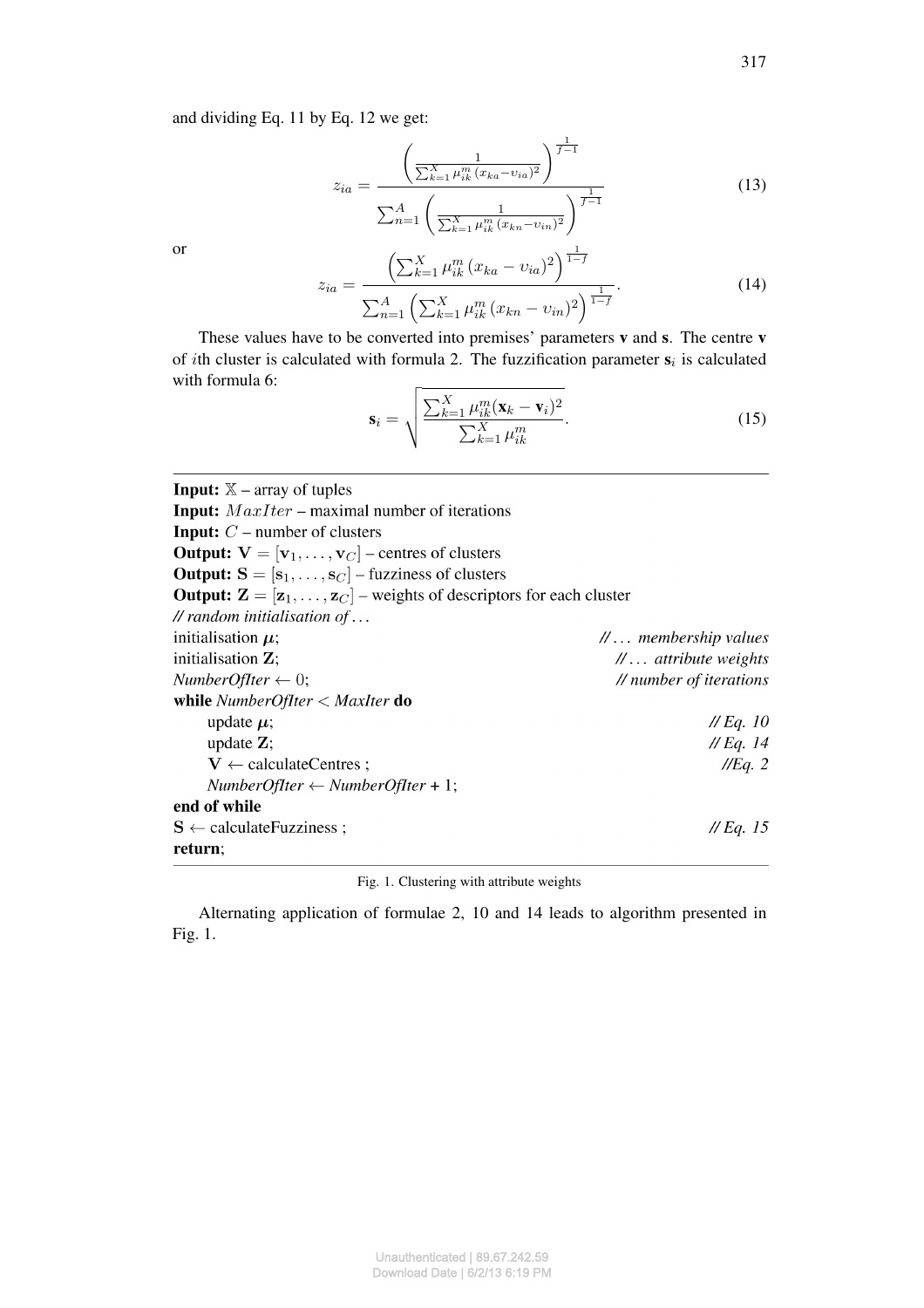The procedure described above cannot be used if  $f = 1$ . In such situation the objective function 1 becomes

$$
J = \sum_{c=1}^{C} \sum_{i=1}^{X} \mu_{ci}^{m} \sum_{a=1}^{A} z_{ca} (x_{ia} - v_{ca})^{2}.
$$
 (16)

The attribute  $a$  of the cth rule for which the sum

$$
\sum_{i=1}^{X} \mu_{ci}^{m} z_{ca} (x_{ia} - v_{ca})^2
$$
 (17)

is minimal gets the weight  $z_{ca} = 1$  and other attributes of this rule get zero weights (because of the constraint expressed by formula 3).

## 3. Experiments

The experiments were conducted on real-life and synthetic data sets.

## 3.1. Data sets

The real life data sets depict methane concentration (Sec. 3.1.1.), death rate (Sec. 3.1.2.), Wisconsin breast cancer (Sec. 3.1.3.) and concrete compressive strength (Sec. 3.1.4.). All real life data sets are normalised.

For verification of subspace identification two synthetic data sets were used (Sec. 3.1.5.). The synthetic datasets are not normalised.

## 3.1.1. Methane concentration

The data set contains the real life measurements of air parameters in a coal mine in Upper Silesia (Poland). The parameters (measured in 10 second intervals) are: AN31 – the flow of air in the shaft,  $AN32$  – the flow of air in the adjacent shaft,  $MM32$  – concentration of methane  $(CH_4)$ , production of coal, the day of week. To the tuples the 10-minute sums of measurements of AN31, AN32, MM32 are added as dynamic attributes [13].

The task is to predict the concentration of the methane in 10 minutes. The data is divided into train set (499 tuples) and test set (523 tuples).

### 3.1.2. Death rate

The data represent the tuples containing information on various factors, the task is to estimate the death rate [14]. The first attribute (the index) is excluded from the dataset.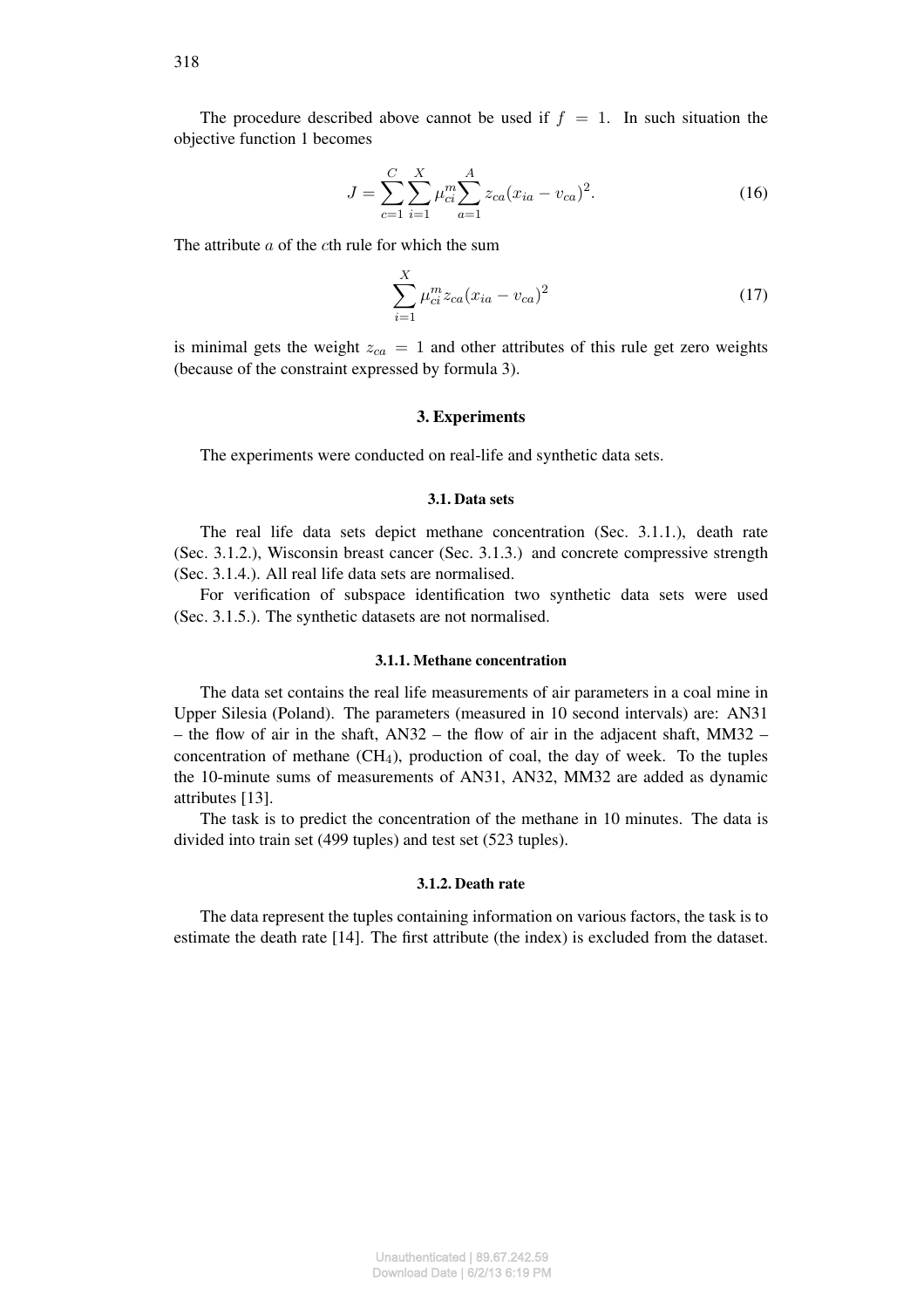### 3.1.3. Breast Cancer Wisconsin

The data set represents the data for breast cancer case [4]. Each data tuple contains 32 continuous attributes and one predictive attribute (the time to recur). Here again we will omit the desciption of attributes, their names are listed in Tab. 3. The symbol 'se' in attribute name stand for 'standard error' and the adjective 'worst' means the 'largest'<sup>2</sup>.

## 3.1.4. Concrete Compressive Strength

The Concrete Compressive Strength set is a real life data set describing the parameters of the concrete sample and its strength [16]. The attributes are: cement ratio, amount of blast furnace slag, fly ash, water, superplasticizer, coarse aggregate, fine aggregate, age; the decision attribute is the concrete compressive strength.

### 3.1.5. Synthetic data sets

The synthetic data sets have two clusters in subspaces. The first data set  $'g123'$  has 5 attributes (dimensions) and two clusters. The first cluster has points generated with Gauss distribution (mean  $m = 5$  and standard deviation  $\sigma = 1$ ) in dimensions 1, 2 and 3. The second cluster (in subspace created by dimensions 3, 4 and 5) is generated with Gauss distribution ( $m = 10, \sigma = 1$ ). Unused attribute values are filled with uniform distribution from interval [0, 15].

The second synthetic data set  $'g136'$  is created in similar way with two clusters in subspaces (dimensions: 1-3-6 and 2-4-6). The clusters are generated with Gauss distribution ( $m = 1$ ,  $\sigma = 1$  and  $m = 9$ ,  $\sigma = 1$  respectively). The not used attribute values are filled with uniform distribution from interval [0, 10]. These data sets are not normalised.

# 3.2. Results

The synthetic data sets ( $'g123'$  and  $'g136'$ ) were used to verify the extraction of subspaces for clusters. The Figures 2 and 3 present the elaborated clusters. The representation is symbolical. It means that two features of the cluster: membership  $\mu$  of the data tuple and weight  $z$  are shown in a combined way. The figures present the product  $\mu \cdot z$  instead of separate figures of  $\mu$  and z. This approach is only used for better representation in one figure. The descriptor's weight has no influence on the membership

<sup>&</sup>lt;sup>1</sup>The data can be downloaded from http://orion.math.iastate.edu/burkardt/data/regression/x28.txt.

<sup>&</sup>lt;sup>2</sup>The data can be downloaded from http://archive.ics.uci.edu/ml/datasets/Breast+Cancer+Wisconsin+ (Diagnostic).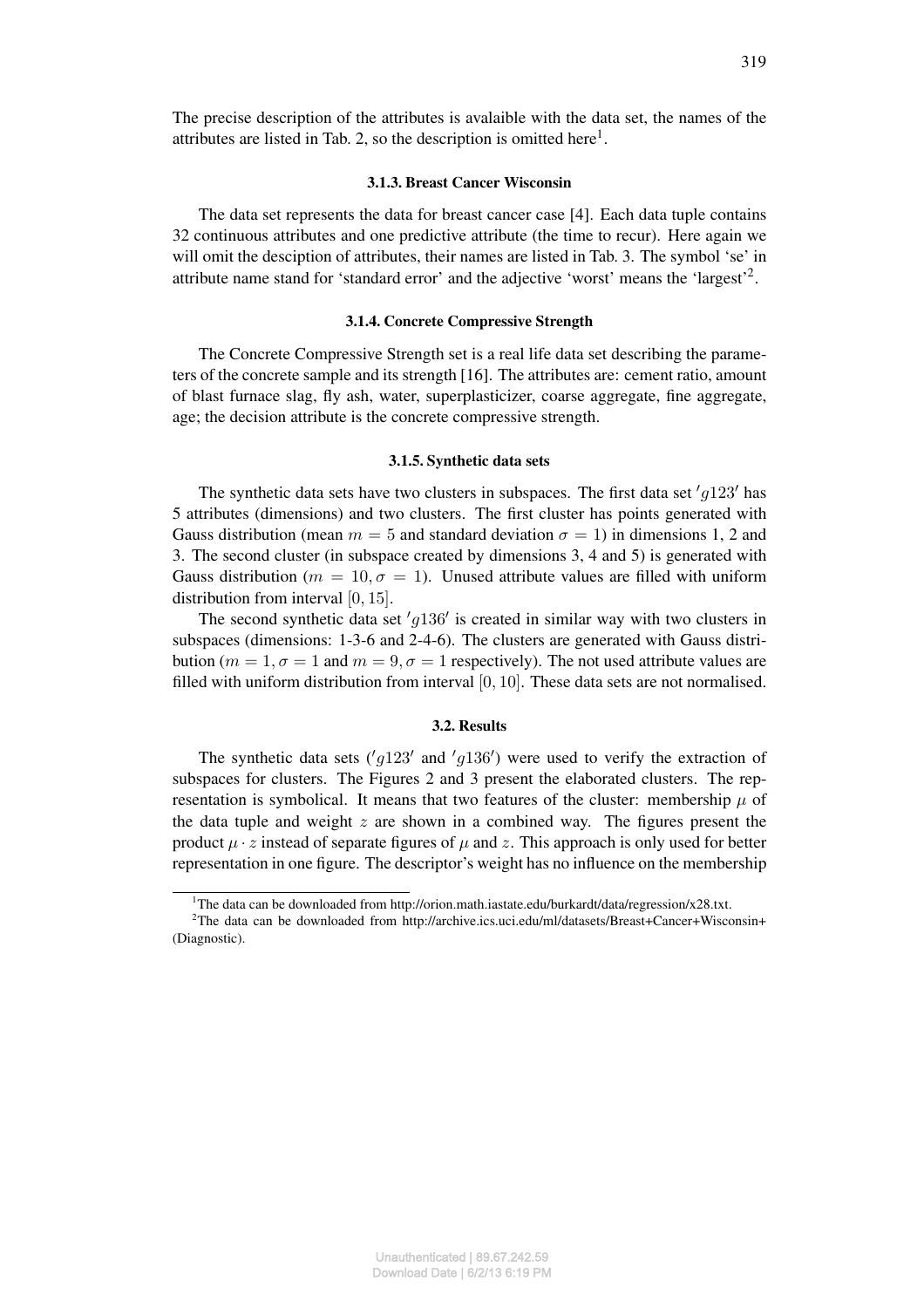

Fig. 2. The results of clustering of 'g136' data set with various values of f (in the first column:  $f = 0.5$ , second column  $f = 2$ , third column  $f = 10$ ); first row – first attribute, sixth row – sixth attribute. The representation of cluster's membership functions is symbolical – the membership function is combined with the data tuple's weight (see details at the beginning of the section 3.2.). The first cluster is in 1-3-6 subspace  $(m = 1, \sigma = 1)$  and the second one in 2-4-6  $(m = 9, \sigma = 1)$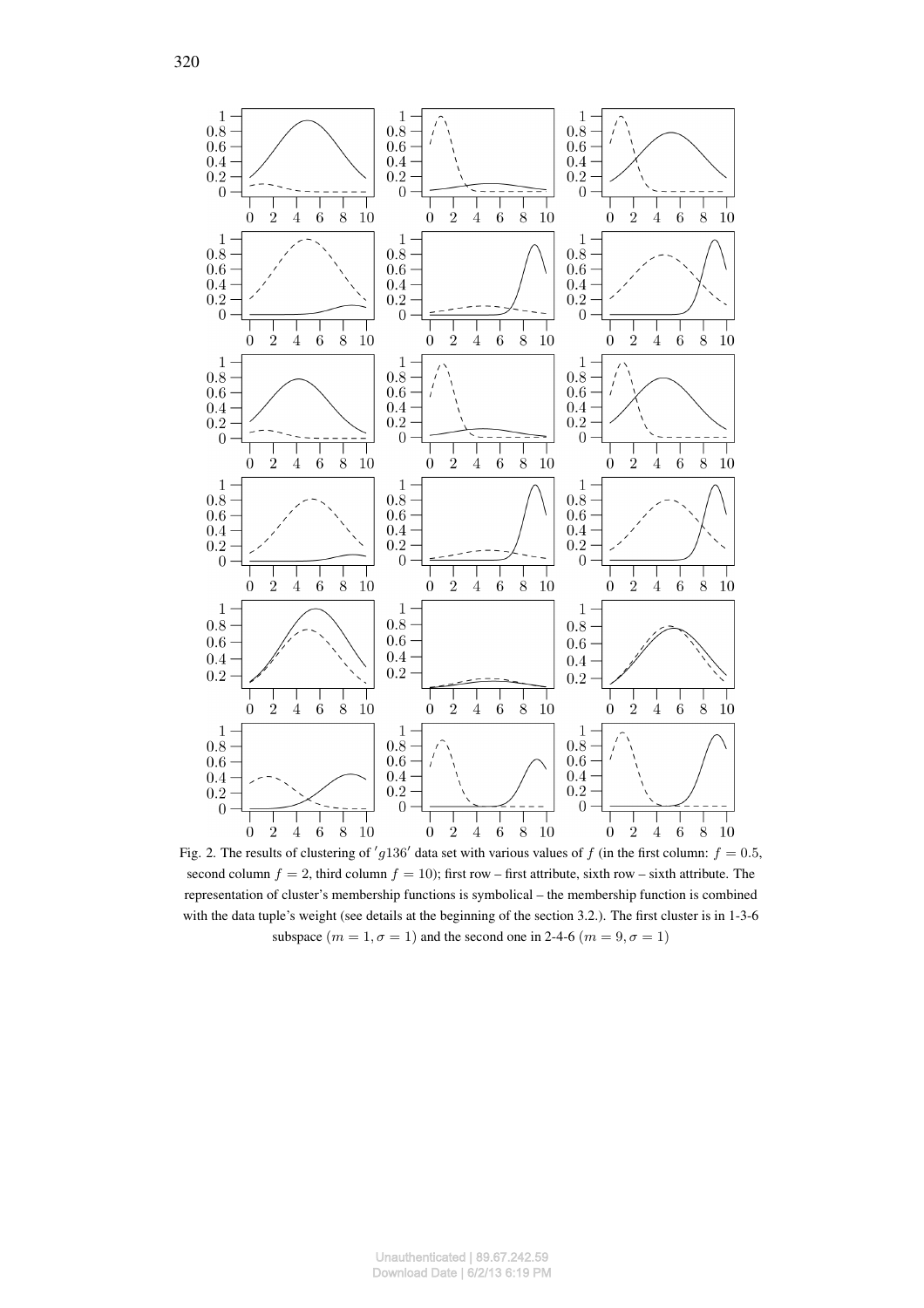

Fig. 3. The results of clustering of 'g123' data set with various values of f (in the first column:  $f = 0.5$ , second column  $f = 2$ , third column  $f = 10$ ); first row – first attribute, sixth row – sixth attribute. The representation of cluster's membership functions is symbolical – the membership function is combined with the data tuple's weight (see details at the beginning of the section .2.). The first cluster is in 1-2-3 subspace  $(m = 5, \sigma = 1)$  and the second one in 3-4-5  $(m = 10, \sigma = 1)$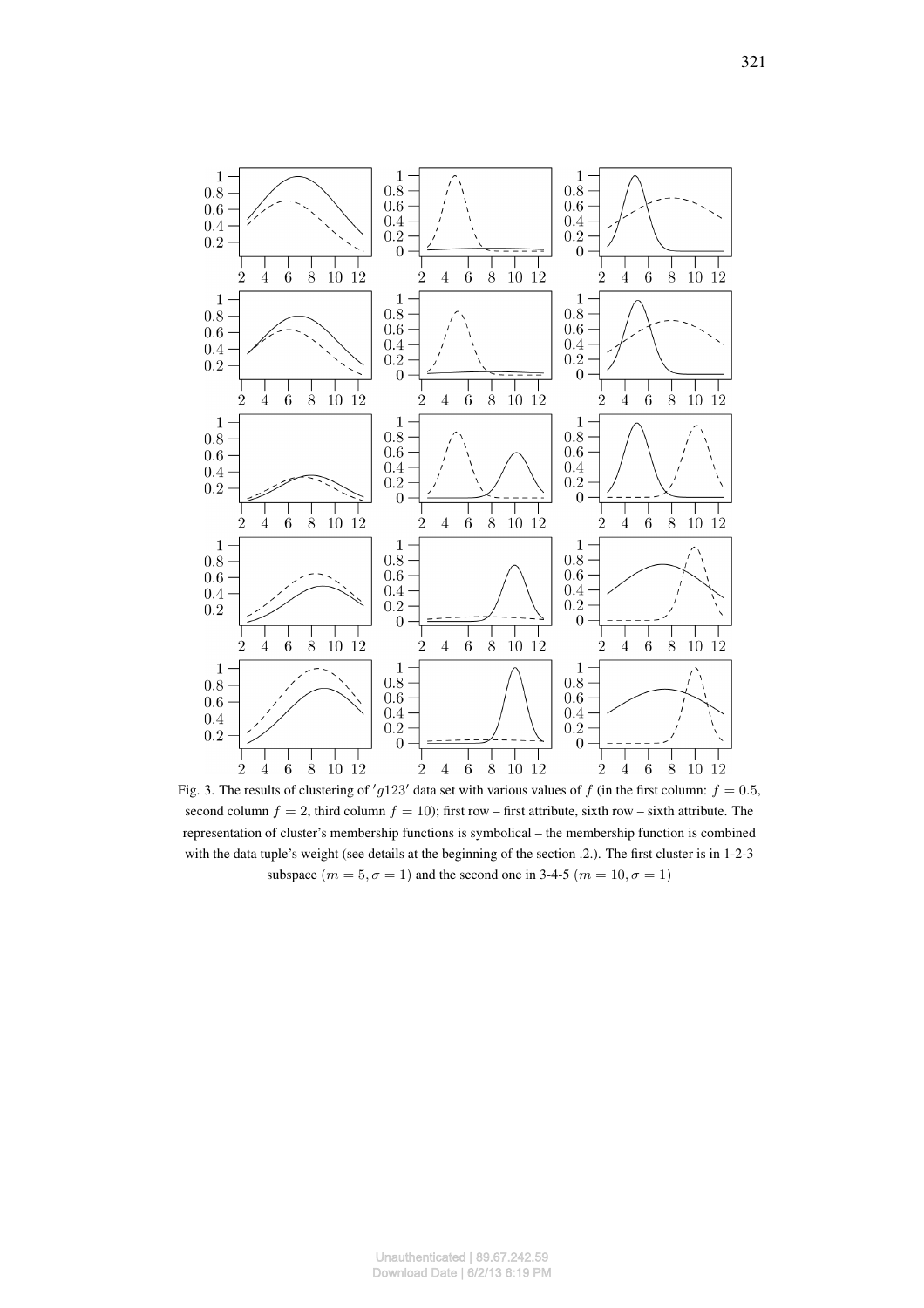of the descriptor. This remark should be always taken into consideration when analysing the figures mentioned above.

The Figures 2 and 3 show the influence of  $f$  (cf. the criterion function, Eq. 1) on the importance of the attributes. The values  $f < 1$  lead to clusters of low reliability. The clusters are not identified correctly (the figures present only the clusters for  $f = 0.5$ but similar behaviour can be observed for other values of f parameter). This can be observed in left columns of Figures 2 and 3.

If the values of f are greater than 1 the reliability of clusters is remarkably greater. The middle column in Figures 2 and 3 present the clusters for  $f = 2$ . For this value the clusters are correctly identified. High values of weights are assigned to the descriptors that build the identified subspace. The other attributes get low values of weights (importance). This is a desired behaviour. The greater the values of f parameter, the greater the weight (importance) assigned to the attributes that do not build the subspace. This can be noticed when the right and middle columns of Figures 2 and 3 are compared. Greater weights assigned to the attributes that do not belong to the subspace is not expected behaviour (cf. last column in Fig. 2 and 3). If  $f = 1$ , then only one descriptor gets weight equal to 1, all other are kept nought. Thus the values of the  $f$  parameter should be kept low but greater than one. When  $f = 2$  the fifth attribute in 'g136' data set is assigned with very low weights (this attribute does not belong to either subspace). The experiments on clustering in subspaces lead to conclusion that the  $f$  parameter should be kept low but greater than 1.

|                                         | attributes' weights in clusters |       |       |       |       |
|-----------------------------------------|---------------------------------|-------|-------|-------|-------|
| attribute                               | I                               | П     | Ш     | IV    | V     |
| average annual precipitation            | 0.002                           | 0.000 | 0.002 | 0.090 | 0.001 |
| average January temperature             | 0.007                           | 0.000 | 0.001 | 0.328 | 0.001 |
| average July temperature                | 0.003                           | 0.000 | 0.001 | 0.022 | 0.001 |
| size of the population older than 65    | 0.020                           | 0.000 | 0.000 | 0.006 | 0.002 |
| number of members per household         | 0.009                           | 0.000 | 0.001 | 0.002 | 0.002 |
| years of schooling for persons over 22  | 0.008                           | 1.000 | 0.001 | 0.189 | 0.001 |
| households with fully equipped kitchens | 0.001                           | 0.000 | 0.001 | 0.012 | 0.001 |
| population per square mile              | 0.002                           | 0.055 | 0.001 | 0.005 | 0.001 |
| size of the nonwhite population         | 0.002                           | 0.000 | 0.001 | 1.000 | 0.001 |
| number of office workers                | 0.066                           | 0.013 | 0.001 | 0.054 | 0.001 |
| families with an income $\lt$ \$3000    | 0.002                           | 0.001 | 0.001 | 0.011 | 0.001 |
| hydrocarbon pollution index             | 1.000                           | 0.000 | 1.000 | 0.056 | 1.000 |
| nitric oxide pollution index            | 0.269                           | 0.000 | 0.440 | 0.023 | 0.110 |
| sulphur dioxide pollution index         | 0.003                           | 0.000 | 0.021 | 0.001 | 0.004 |
| degree of atmospheric moisture          | 0.015                           | 0.000 | 0.002 | 0.103 | 0.000 |

Tab 2. Weights of attributes elaborated for 'death rate' data set.

The Tables 2, 3, 4 and 5 present the weights of attributes in models elaborated for real life data sets. The attributes' weights for 'methane' data set gathered in Tab. 4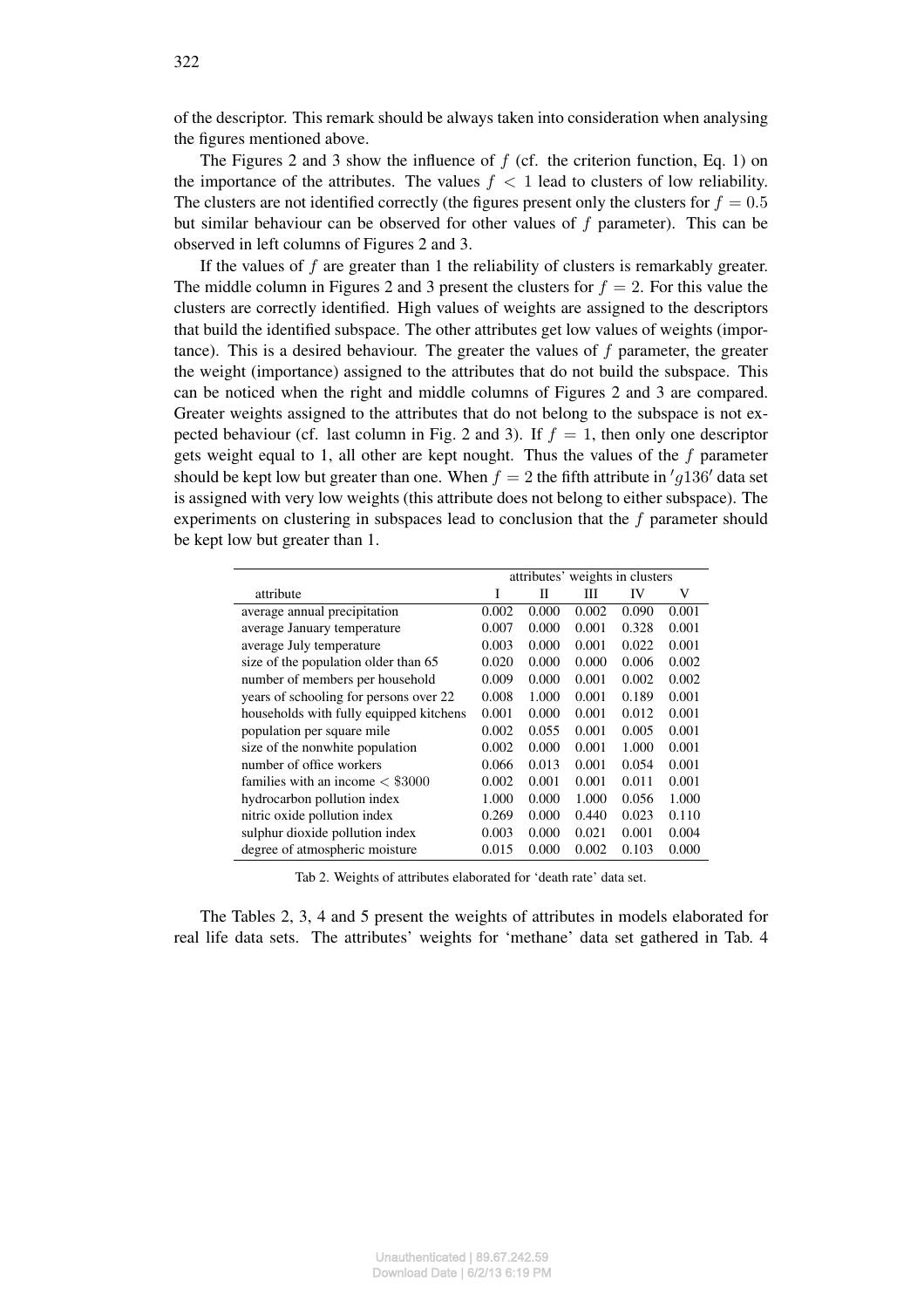show that one of the most important attributes is the flow of air in the mine shaft. It is interesting that the actual concentration of methane in the mine shaft has low weights in all clusters. On the other hand the production of coal is one of the most important. It is quite reasonable because the excavation of coal causes tensions and splits in the rock that may release the methane gas. In two clusters the most important attribute is the first one, the flow of the air in the shaft in question. In the fifth cluster the interesting thing can be observed. The most important descriptor is 10-minute sum of the first attribute (flow of the air) whereas the first attribute itself has lower weight. The similar situation is to be observed in the case of second attribute (flow of air in the adjacent shaft).

|                         | attributes' weights in clusters |       |       |       |       |  |  |
|-------------------------|---------------------------------|-------|-------|-------|-------|--|--|
| attribute               | I                               | П     | Ш     | IV    | V     |  |  |
| lymph_node              | 1.000                           | 0.008 | 0.030 | 0.061 | 0.044 |  |  |
| radius mean             | 0.001                           | 0.009 | 0.277 | 0.208 | 0.953 |  |  |
| texture_mean            | 0.001                           | 0.015 | 0.037 | 0.147 | 0.039 |  |  |
| perimeter_mean          | 0.001                           | 0.009 | 0.293 | 0.194 | 1.000 |  |  |
| area mean               | 0.001                           | 0.008 | 0.470 | 0.163 | 0.910 |  |  |
| smoothness_mean         | 0.000                           | 0.035 | 0.051 | 0.198 | 0.047 |  |  |
| compactness mean        | 0.000                           | 0.016 | 0.041 | 0.241 | 0.039 |  |  |
| concavity_mean          | 0.000                           | 0.021 | 0.061 | 0.108 | 0.059 |  |  |
| concave_points_mean     | 0.001                           | 0.012 | 0.090 | 0.160 | 0.054 |  |  |
| symmetry_mean           | 0.000                           | 0.037 | 0.041 | 0.123 | 0.033 |  |  |
| fractal_dimension_mean  | 0.001                           | 0.022 | 0.037 | 0.431 | 0.046 |  |  |
| radius se               | 0.001                           | 0.028 | 0.022 | 0.223 | 0.059 |  |  |
| texture_se              | 0.000                           | 0.052 | 0.028 | 0.431 | 0.034 |  |  |
| perimeter_se            | 0.000                           | 0.029 | 0.026 | 0.252 | 0.052 |  |  |
| area_se                 | 0.000                           | 0.019 | 0.064 | 0.300 | 0.076 |  |  |
| smoothness_se           | 0.001                           | 0.094 | 0.076 | 0.543 | 0.025 |  |  |
| compactness_se          | 0.000                           | 0.040 | 0.069 | 0.356 | 0.064 |  |  |
| concavity_se            | 0.000                           | 0.049 | 0.052 | 0.190 | 0.048 |  |  |
| concave points se       | 0.001                           | 0.085 | 0.035 | 0.123 | 0.032 |  |  |
| symmetry_se             | 0.000                           | 1.000 | 0.051 | 0.175 | 0.066 |  |  |
| fractal dimension se    | 0.000                           | 0.030 | 0.044 | 0.608 | 0.032 |  |  |
| radius_worst            | 0.001                           | 0.009 | 0.544 | 0.196 | 0.379 |  |  |
| texture_worst           | 0.000                           | 0.023 | 0.038 | 0.165 | 0.077 |  |  |
| perimeter_worst         | 0.001                           | 0.010 | 0.336 | 0.204 | 0.197 |  |  |
| area_worst              | 0.001                           | 0.009 | 1.000 | 0.156 | 0.332 |  |  |
| smoothness_worst        | 0.000                           | 0.020 | 0.033 | 0.231 | 0.079 |  |  |
| compactness_worst       | 0.000                           | 0.016 | 0.029 | 0.482 | 0.079 |  |  |
| concavity_worst         | 0.001                           | 0.018 | 0.021 | 0.174 | 0.104 |  |  |
| concave_points_worst    | 0.001                           | 0.016 | 0.036 | 0.145 | 0.052 |  |  |
| symmetry_worst          | 0.000                           | 0.057 | 0.028 | 0.185 | 0.050 |  |  |
| fractal dimension worst | 0.001                           | 0.014 | 0.021 | 1.000 | 0.106 |  |  |
| tumor_size              | 0.003                           | 0.016 | 0.023 | 0.051 | 0.044 |  |  |

Tab 3. Weights of attributes elaborated for 'wisconsin' data set.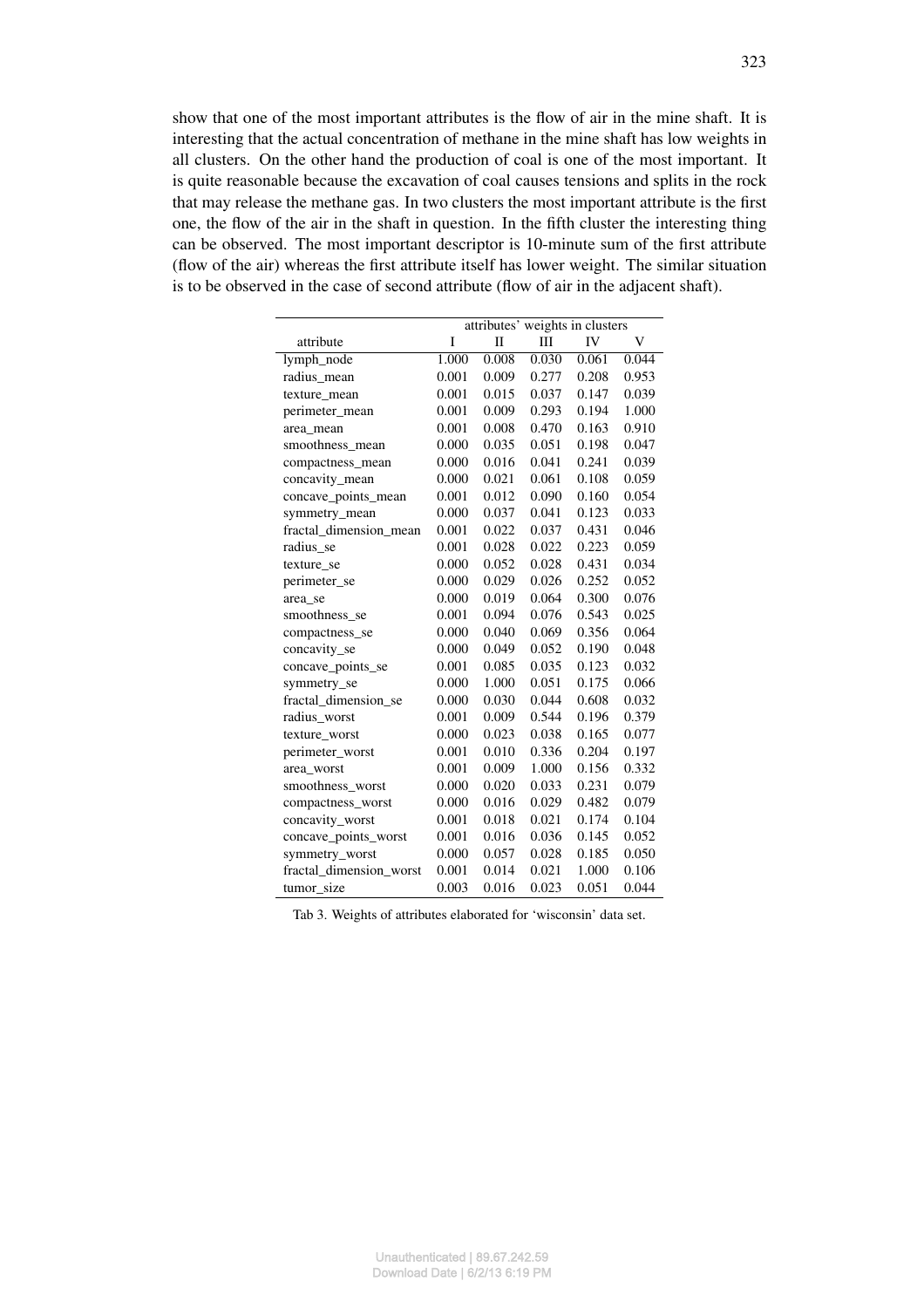|                                         | attributes' weights in clusters |       |       |       |       |
|-----------------------------------------|---------------------------------|-------|-------|-------|-------|
| attribute                               |                                 | П     | Ш     | IV    | V     |
| $AN31$ : flow of air in the shaft       | 1.000                           | 0.000 | 0.132 | 1.000 | 0.361 |
| AN32: flow of air in the adjacent shaft | 0.009                           | 0.000 | 0.087 | 0.002 | 0.102 |
| MM32: concentration of methane          | 0.004                           | 0.000 | 0.065 | 0.002 | 0.058 |
| production of coal                      | 0.028                           | 1.000 | 1.000 | 0.011 | 0.885 |
| sum of $AN31$                           | 0.020                           | 0.000 | 0.156 | 0.005 | 1.000 |
| sum of $AN32$                           | 0.009                           | 0.000 | 0.085 | 0.004 | 0.291 |
| sum of MM32                             | 0.005                           | 0.000 | 0.093 | 0.002 | 0.059 |

Tab 4. Weights of attributes elaborated for 'methane' data set.

|                    | attributes' weights in clusters |       |       |       |       |  |
|--------------------|---------------------------------|-------|-------|-------|-------|--|
| attribute          | I                               | П     | Ш     | IV    | V     |  |
| cement ratio       | 0.000                           | 0.065 | 0.006 | 0.065 | 0.005 |  |
| blast furnace slag | 0.000                           | 0.050 | 0.019 | 0.535 | 1.000 |  |
| fly ash            | 1.000                           | 0.008 | 0.121 | 0.332 | 0.007 |  |
| water              | 0.000                           | 0.013 | 0.190 | 0.086 | 0.003 |  |
| superplasticizer   | 0.000                           | 0.057 | 0.057 | 0.112 | 0.004 |  |
| coarse aggregate   | 0.000                           | 0.028 | 0.006 | 0.090 | 0.003 |  |
| fine aggregate     | 0.000                           | 1.000 | 1.000 | 0.063 | 0.002 |  |
| age                | 0.000                           | 0.027 | 0.031 | 1.000 | 0.004 |  |

Tab 5. Weights of attributes elaborated for 'concrete' data set.

For 'concrete' data set in four clusters the most important attributes (all other have low weights) are the ratio of fly ash, fine aggregate, blast furnace slag and concrete age. In one cluster the weights are more varied: the most important is age, but quite high weights have concentration of blast furnace slag and fly ash.

Two clusters for the 'wisconsin' data set (Tab. 3) have among important attributes the radius (mean and standard deviation) and area (mean and standard deviation) of the lesion. In one cluster the weights are more varied. The important attributes are fractal dimension (worst and standard deviation and mean), smoothness (mean and standard deviation). In one cluster the most important are the lymph nodes – what is in concordance with medical diagnose procedures.

## 4. Summary

In high dimensional data sets some of the dimensions can be of minor importance. The global selection of dimensions may not be satisfactory because different clusters may need different dimensions.

The paper describes the novel clustering algorithm with weighted attributes (subspace clustering). The clustering algorithm is based on minimising of the criterion function. The clustering procedure elaborates not only the cluster centres and fuzziness but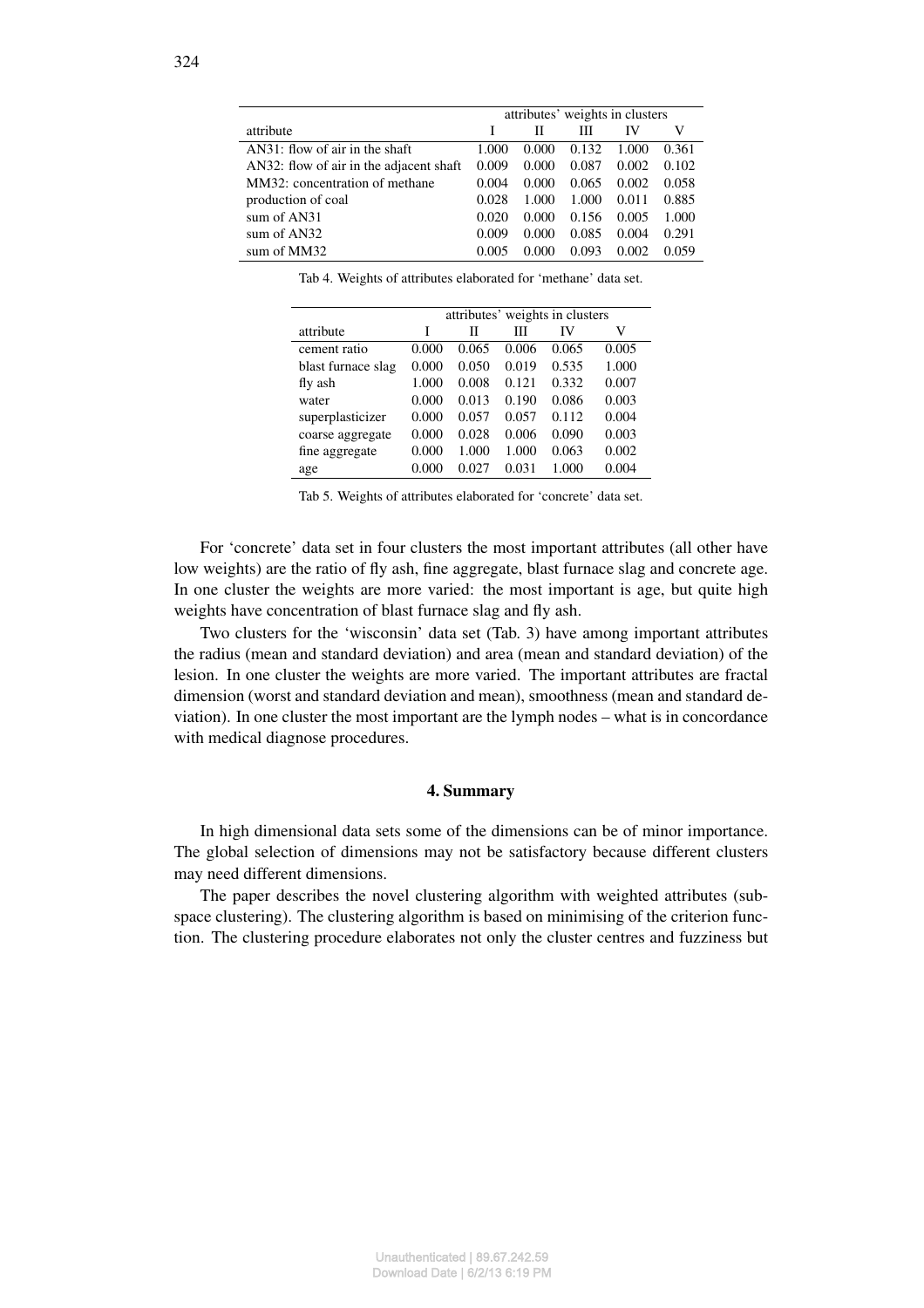also the weights of descriptors in each cluster. The weights of attributes are numbers from interval  $[0, 1]$ . This means that the attributes (dimensions) can have partial membership to the subspace.

The experiments confirm the proper subspace clustering both for synthetic and artificial data sets. The algorithm can be used for identification of rule base for fuzzy and neuro-fuzzy systems.

### Acknowledgements

This work was supported by the European Union from the European Social Fund (grant agreement number: UDA-POKL.04.01.01-00-106/09).

The author is grateful to the anonymous referees for their constructive comments that have helped to improve the paper.

## References

- 1. Ch.C. Aggarwal, J.L. Wolf, P.S. Yu, C. Procopiuc, and J. S. Park: *Fast algorithms for projected clustering*, SIGMOD Rec., 28(2):61–72, 1999.
- 2. Ch.C. Aggarwal, and P.S. Yu: *Finding generalized projected clusters in high dimensional spaces*, In SIGMOD '00: Proceedings of the 2000 ACM SIGMOD international conference on Management of data, pages 70–81, New York, NY, USA, 2000, ACM.
- 3. R. Agrawal, J. Gehrke, D. Gunopulos, and P. Raghavan: *Automatic subspace clustering of high dimensional data for data mining applications*, SIGMOD Rec., 27(2):94–105, 1998.
- 4. A. Asuncion, and D.J. Newman: *UCI machine learning repository*, 2007.
- 5. Ch.-H. Cheng, A.W. Fu, and Y. Zhang: *Entropy-based subspace clustering for mining numerical data*, In KDD '99: Proceedings of the fifth ACM SIGKDD international conference on Knowledge discovery and data mining, pages 84–93, New York, NY, USA, 1999. ACM.
- 6. E. Czogała, and J. ٞeski: *Fuzzy and Neuro-Fuzzy Intelligent Systems*, Series in Fuzziness and Soft Computing. Physica-Verlag, A Springer-Verlag Company, Heidelberg, New York, 2000.
- 7. J.C. Dunn: *A fuzzy relative of the ISODATA process and its use in detecting compact, well separated clusters*, Journal Cybernetics, 3(3):32–57, 1973.
- 8. J.H. Friedman, and J.J. Meulman: *Clustering objects on subsets of attributes*, J. R. Statist. Soc. B, 66:815–849, 2004.
- 9. G. Gan, and J. Wu: *A convergence theorem for the fuzzy subspace clustering (FSC) algorithm*, Pattern Recogn., 41(6):1939–1947, 2008.